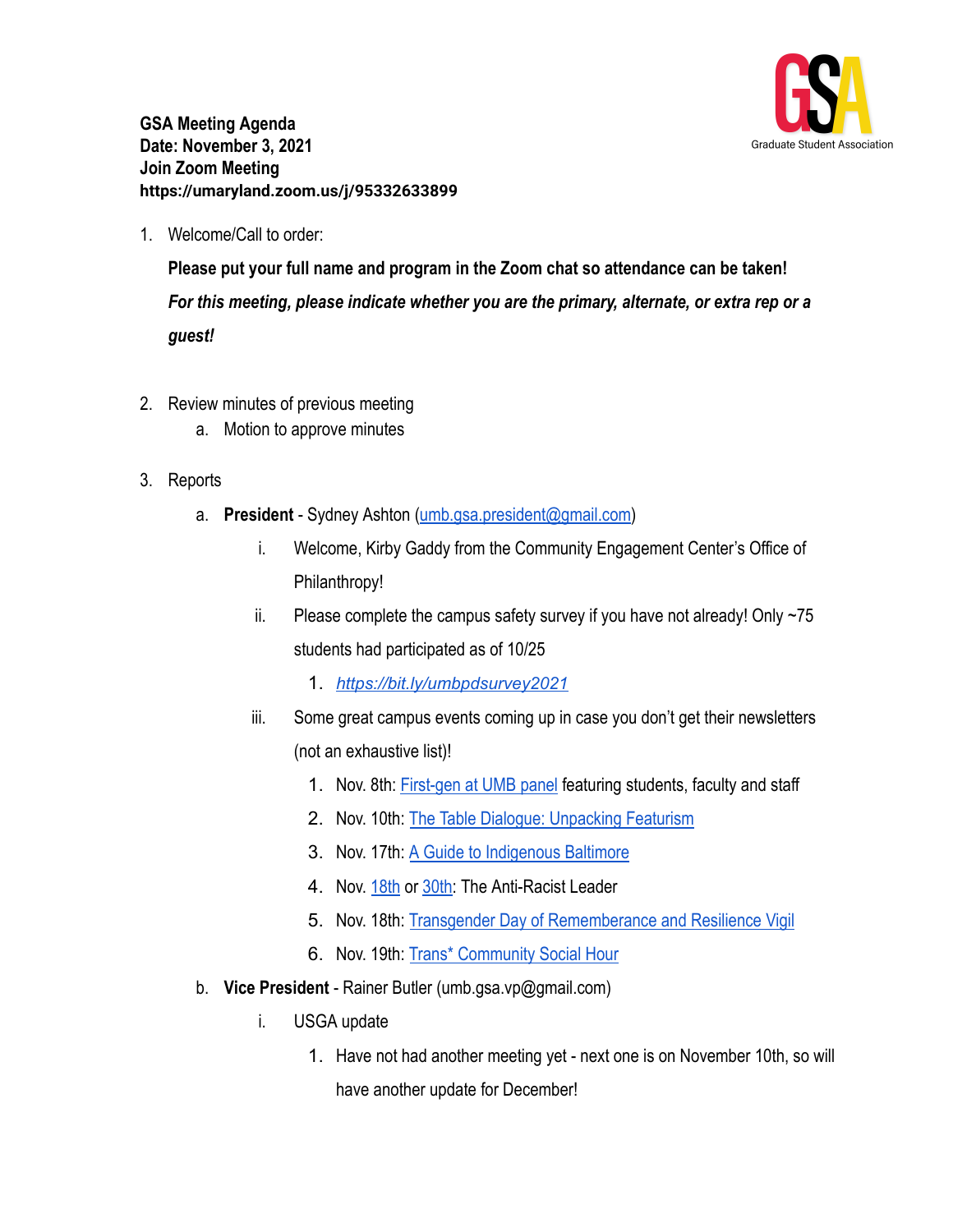- 2. Keep an eye out for any events. I think there are going to be a few more before the end of the semester.
- ii. Winter social! Committee members expect an email from me soon!
- c. **Treasurer** Gillian Mbambo (umb.gsa.treasurer@gmail.com)
	- i. Checking account Balance is \$5873.31
		- 1. Venmo \$485.32 (will be transferred to the bank)
		- 2. Cashbox: \$2473
	- ii. Finance Committee
		- 1. Thank you for scoring the 2nd quarter travel awards
		- 2. Congratulations to Lamia Mokeem, Danielle Phillips, Sanjana Rao, and Jernelle Miller
	- iii. Pending Disbursements/reimbursements
		- 1. Travel Awards student accounts
		- 2. NOVA check (waiting for receipts and attendance sheet)
	- iv. Completed Disbursement BankMobile
		- 1. Award Disbursement: Outstanding Rep Awards (\$100)
		- 2. Orientation Grad 101 panel and Ethics perceptors (\$650)
- d. **Secretary** Hadley Bryan (umb.gsa.sec@gmail.com)
	- i. Sign in- please put your name, email, program, and primary/alternate/extra rep in the chat!
	- ii.
- e. **Grad Council Rep** Nikita Aggarwal (umb.gsa.gcrep@gmail.com)
	- i. Professional development award announcements will be going out by the end of the week
- f. **Public Relations** Jenn Kirk (umb.gsa.pro@gmail.com)
	- i. The Grad Gazette web page is getting a makeover!
		- 1. Submit any stories or commentary for the grad gazette, by 5:00 pm the 3rd Friday of each month (i.e. ~10 days before the issue comes out):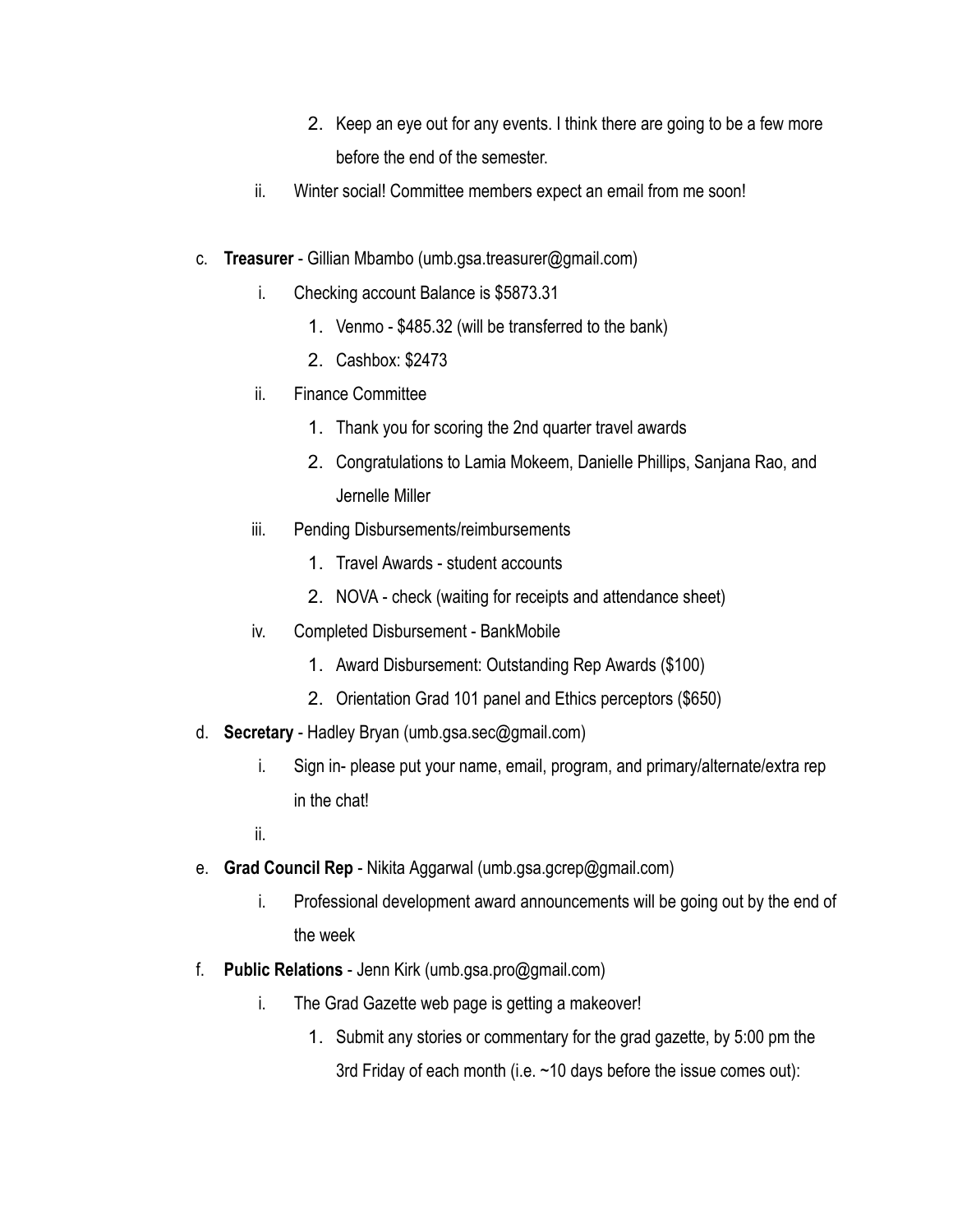<https://www.graduate.umaryland.edu/gsa/gazette/submit/>

- ii. Volunteer/Outreach subcommittee
	- 1. [Link to subcommittee sign-up sheet](https://docs.google.com/spreadsheets/d/1i0KLCGADcoN_xXXSZKCarf5cBUtkC6gA4Yb3Slvn7-0/edit#gid=1132758769)
	- 2. Next meeting on zoom next week
	- 3. Survey for potential events
- iii. Communications subcommittee
	- 1. Still GSA Rep support to join.
	- 2. [Link to subcommittee sign-up sheet](https://docs.google.com/spreadsheets/d/1i0KLCGADcoN_xXXSZKCarf5cBUtkC6gA4Yb3Slvn7-0/edit#gid=2013564926)

## g. **Meyerhoff**

i. Still working on finding a new representative

## h. **NOVA**

- i. NOVA had our first movie night last month -- look out for more movie nights in future! We will also be holding our Fall Lab Tours event this month on November 19!
- i. **Graduate School DEI Committee** Nikki Aggarwal
	- i.

## j. **Program Rep Updates/Questions/Concerns**

- i. Updates on Cost of Attendance Issues & Graduate Student Unsubsidized Loan limits?
	- 1. Clarification on the use of the average stipend for loan offer calculation:
		- a. Average is only used in the absence of an official GRA appointment letter just so that an offer can be extended to the student ASAP. Adjusted once GRA letter received. Normally the program directors/coordinators are pretty quick about getting these in! Requested for the website language to be updated to reflect this process.

## 4. Old Business:

- a. Old announcements
	- i. SafeRide and SafeWalk are ongoing; can request through the new "Mobile UMB" app. New signage posted throughout buildings.
	- ii. UM Urgent Care (Downtown campus) now accepts our Student Health
- b. Campus parking expenses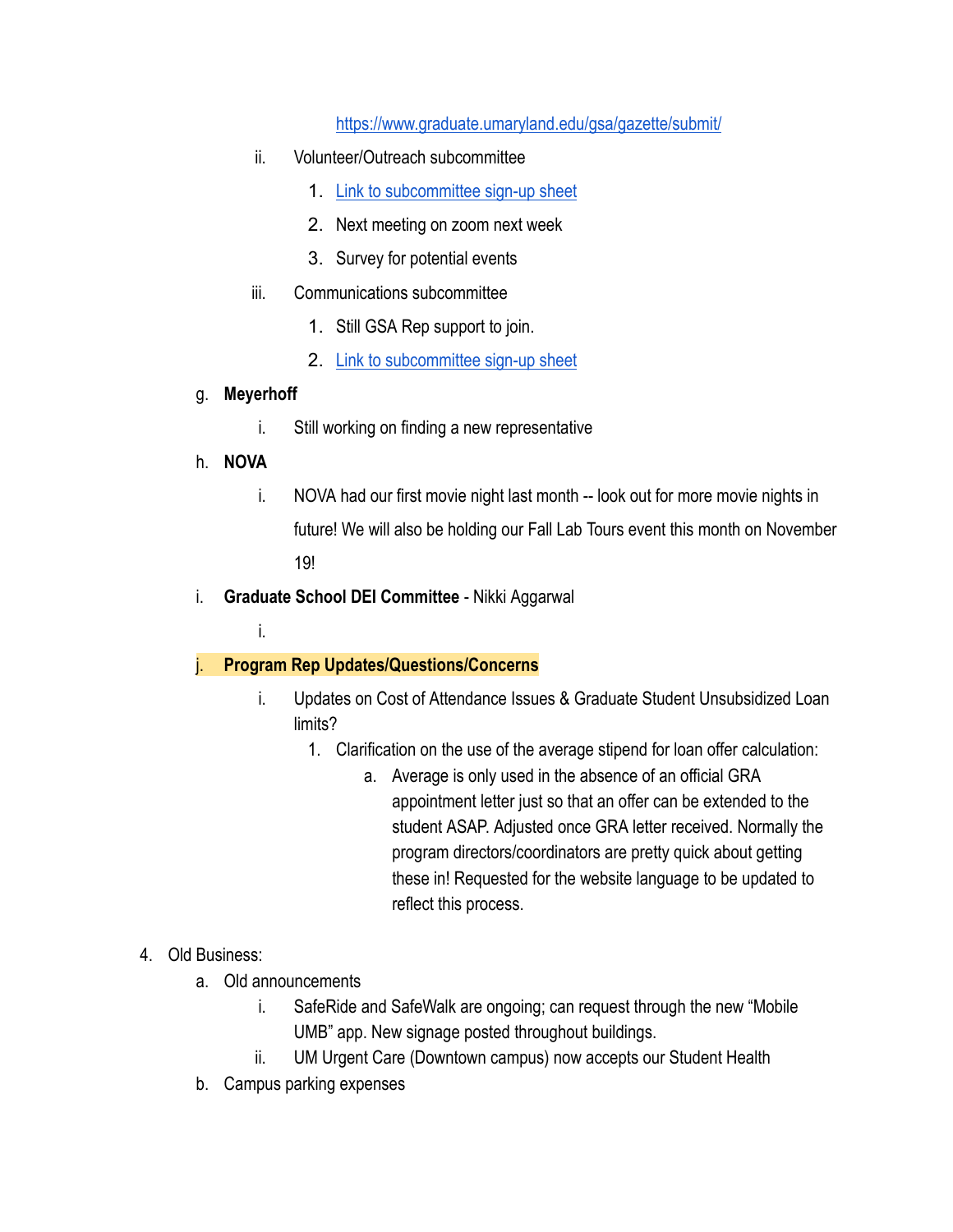- i. Discussed ways to reduce parking costs for students. Exploring two potential solutions:
	- 1. Whether the Graduate School can cover (or at least subsidize) parking costs
	- 2. Whether parking can be charged to the PI's grant directly (parking for staff/employees is removed from their paycheck automatically)
	- 3. Still waiting on an update for this--hopefully will hear soon!
- c. UMB Police Department taking over the policing services of the University of Baltimore
	- i. They are paying us for this; we'll hire new officers for their campus (first priority will be given to UB's current officers)
	- ii. This will NOT divert any policing resources away from UMB's campus
	- iii. Regarding last month's question about Safe Ride/Walk on UB's campus:
		- 1. "At this time we are not providing safe ride services at UBalt. The agreement that we are working on is for the police patrolling their campus. We are hoping to streamline the supervision and administrative components of both departments to be more effective and efficient. The campuses should not see any difference in current services offered"
- 5. New Business:
	- a. Meet & Confer updates

*Meet and Confer is a committee of students chaired by the GSA President that meets monthly with Dr. Bruce Jarrell (UMB President), Dr. Roger Ward (Interim Provost, Executive Vice President & Dean of the Graduate School), Dr. Erin Golembewski (Senior Associate Dean of the Graduate School) and other campus leadership*

- i. Last meeting occurred Oct. 21
- ii. Stipend levels
	- 1. They stated they were meeting later that day regarding raising GERO stipends to the same level as the other GPILS programs
	- 2. Official stipend review committee roster is set and first meeting should occur this month (thank you to those of you serving on that committee!)
- iii. COVID-19 boosters
	- 1. No plans to make them mandatory at this time
	- 2. Some programs received emails stating that \*all\* students are eligible for boosters, but this is not true. Eligibility is based on the CDC guidelines--but providers cannot ask you and/or verify your eligibility. Since this meeting the language on the website to sign up for appointments has been clarified to describe the CDC guidelines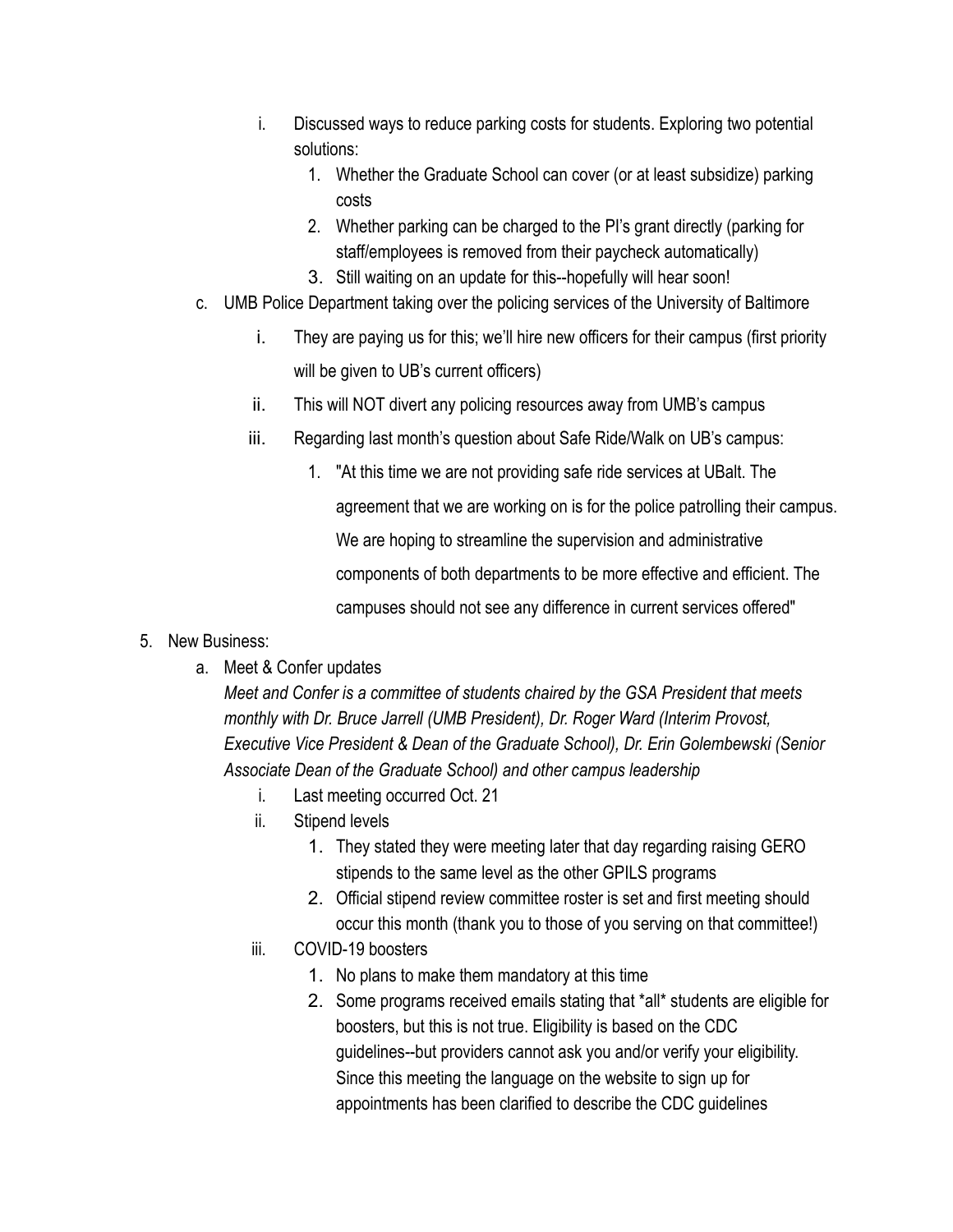- iv. UMB's Strategic Plan
	- 1. We asked how this new plan/Core Values would be implemented across campus and in courses and...basically there are no clear plans right now. Working with the staff senate to discuss possibilities for holding faculty accountable
	- 2. New Core Values Implementation committee (includes GSA & USGA representation) will be meeting soon that will hopefully address this. Let me know if you have any ideas or concerns you'd like represented in that process!
	- 3. Graduate School also has a Steering Committee to implement the Strategic Plan
- v. "UMB Believes Black Lives Matter Banners"
	- 1. These were moved around campus without notice. Leadership confirmed that they were also not aware of this; apparently campus banners are just regularly rotated. We asserted why we didn't think it was appropriate to move them without discussing with students/faculty/staff
- vi. Next meeting will be Nov. 18 at 8 am (virtual)
	- 1. Still looking for new members to attend these meetings! Contact Sydney if interested
- b. USMSC Updates

*The University System of Maryland Student Council meets monthly and includes two representatives from each USM Institution (UMB's are the GSA and USGA Presidents)*

- i. Last meeting occurred Oct. 10th
	- 1. Chancellor Perman attended to hear about issues across the System. We talked \*a lot\* about graduate students' inadequate access to mental health care and he was very receptive. This is definitely a System-wide issue
	- 2. Talked a lot about climate change and carbon neutrality offsets
- ii. Next meeting is Nov. 14th
- c. Campus Safety
	- i. Last Citizens Advisory Board meeting occurred 10/25
	- ii. Lights on campus have been replaced with brighter LEDs over the past month
		- 1. UMBPD has to work with the City to replace the remaining ones
	- iii. New cameras and surveillance software
		- 1. Previously the UMBPD had no way to search footage from campus cameras without literally watching film from all of them
		- 2. New system allows them to search for instances like "red van" on campus, but does NOT have any facial recognition technology
			- a. It can also highlight "suspicious" (defined by the vendor") activity, ie if a person's gait indicates they could be armed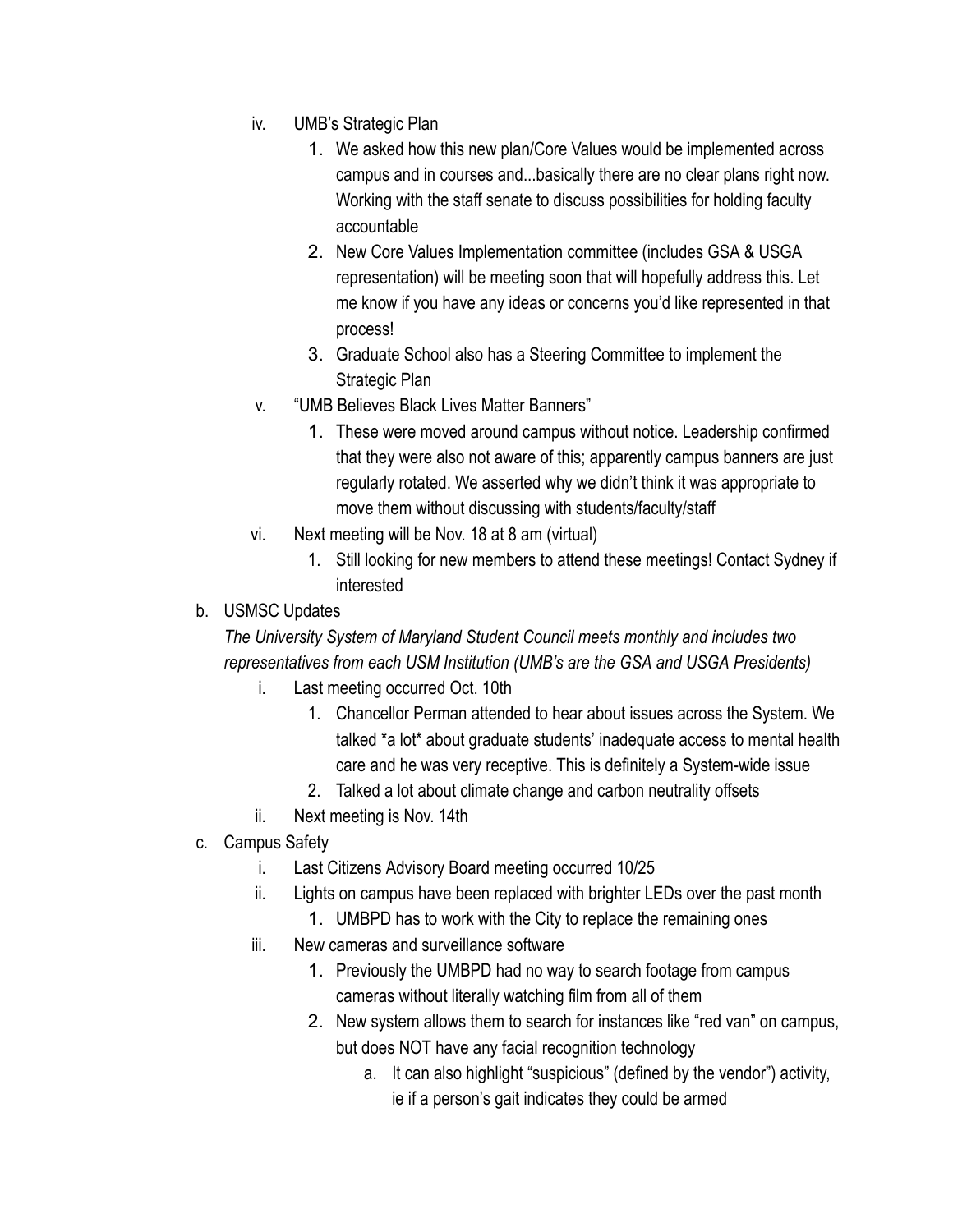- iv. Safe Rides
	- 1. Averaging about 130 rides per day; individuals on average have a 9 minute wait and the average ride duration is 5 minutes
		- a. Nearly 8000 rides since the beginning of the year
	- 2. If you haven't used the new app before, it shows you the van's location on a map as well as its license plate number and notifies you when it has arrived, so you can be confident it's legit
		- a. Apparently some students still unaware of the app? Share with your friends/labs/programs!
- v. Community Outreach & Support Team
	- 1. Social Work internship program has officially begun. As of 10/25, had been going on 2 weeks and had already been able to place some folks in long-term housing and get them started in drug programs
- vi. Preliminary results from campus safety survey
	- 1. A lot of people responded that they felt somewhat or very unsafe on campus after 7PM (~40% of respondents as of 10/25) and a good many people said they feel unsafe on campus weekly or daily (60 people; 60 others said never and 106 people said only a few times a year)
	- 2. Please fill out the survey if you have not already! Will share the full report once it is official
- vii. Blue lights
	- 1. Many people in the survey indicated they don't really understand how the blue light system works so FYI: the systems are analog and thus cannot automatically report your location if you press the button. The dispatcher will ask where you are (a number is painted on each one); if you cannot not answer (ie if you pressed it and immediately moved), they can figure out your location it just takes more time. Once they have the location of the button press, camera in that area are monitored until an officer arrives
- viii. Next meeting Nov. 15th
- d. UMB Shuttle
	- i. Last meeting occurred on Oct. 20th
		- 1. They've received many requests from students to have midday service and have reached out to Reston (the contractors that operate our shuttles) to explore this possibility
			- a. It would cost about \$117k and would thus likely increase student shuttle fees by about \$40 per year. There has not been an increase in 3-4 years
				- i. This would have to go through many approval processes, including the student fee committee which includes